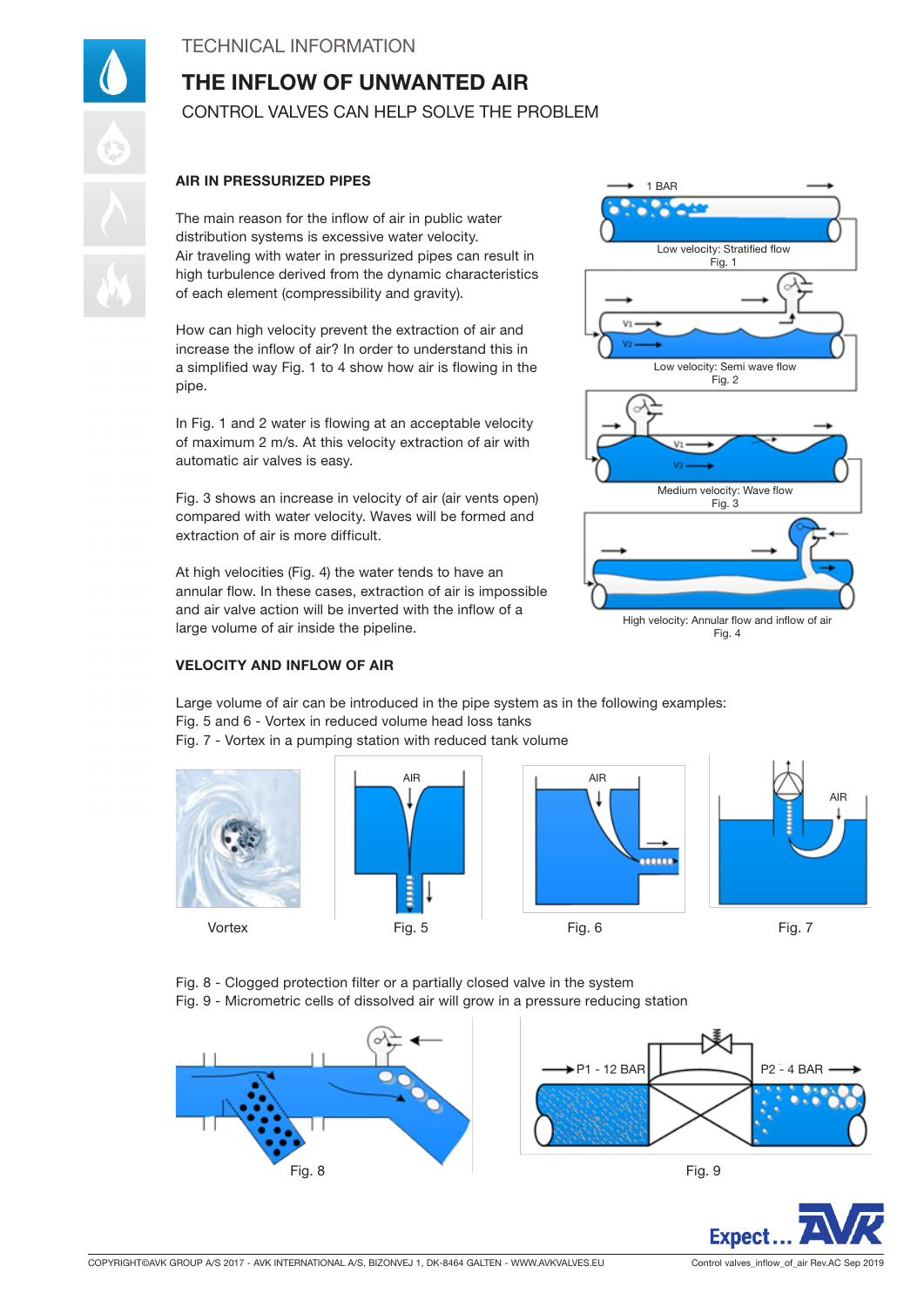CONTROL VALVES CAN HELP SOLVE THE PROBLEM

### WATER DISTRIBUTION SYSTEM - INCORRECTLY SIZED

Fig. 10 shows an example of a water distribution system with incorrectly sized on/off level control valves in head loss tanks.



Presence of a large volume of air in the system will cause damaging waves and malfunction of the control valves (seat chatter, vibration and water hammer).

Example: Valve B - DN200 Reduced bore on/off float level Inlet pressure: 10 bar Valve C - DN150 Reduced bore on/off float level Inlet pressure: 15 bar

#### Kv values per DN

|                         | <b>DN</b> |    |     |     |           |     |     |     |      |
|-------------------------|-----------|----|-----|-----|-----------|-----|-----|-----|------|
| Model                   | 50        | 65 | 80  | 100 | 125       | 150 | 200 | 250 | 300  |
| Reduced bore (standard) | <b>NA</b> | 53 | 83  | 119 | 135       | 202 | 435 | 734 | 990  |
| Full bore (optional)    | 44        | 76 | 116 | 175 | <b>NA</b> | 400 |     | 947 | 1355 |

K<sub>v</sub>: Cubic meters of water at 18°C flowing through the open valve in one hour with  $\Delta P = 1$  bar

|  | B: DN200 reduced bore $K_v = 435$ |  |
|--|-----------------------------------|--|
|--|-----------------------------------|--|

C: DN150 reduced bore  $K_v = 202$ 

Maximum flow fully open valve  $Q = K_{V} \sqrt{\Delta P}$ B: 1683 m<sup>3</sup>/h C: 639 m3 /h

Velocity in the pipeline when the valves B and C are fully open:

| 354 · Q<br>$V = \frac{30+16}{1}$ | DN300: 9 m/s | DN200: 15 m/s | DN150: 10 m/s |
|----------------------------------|--------------|---------------|---------------|
| $DN^2$                           |              |               |               |

At this velocity, a vortex will certainly be produced in the upper tank (A) with a large volume of air inflow. Air valves (D) do not work due to annular flow, and inflow of air will occur due to the Venturi effect.

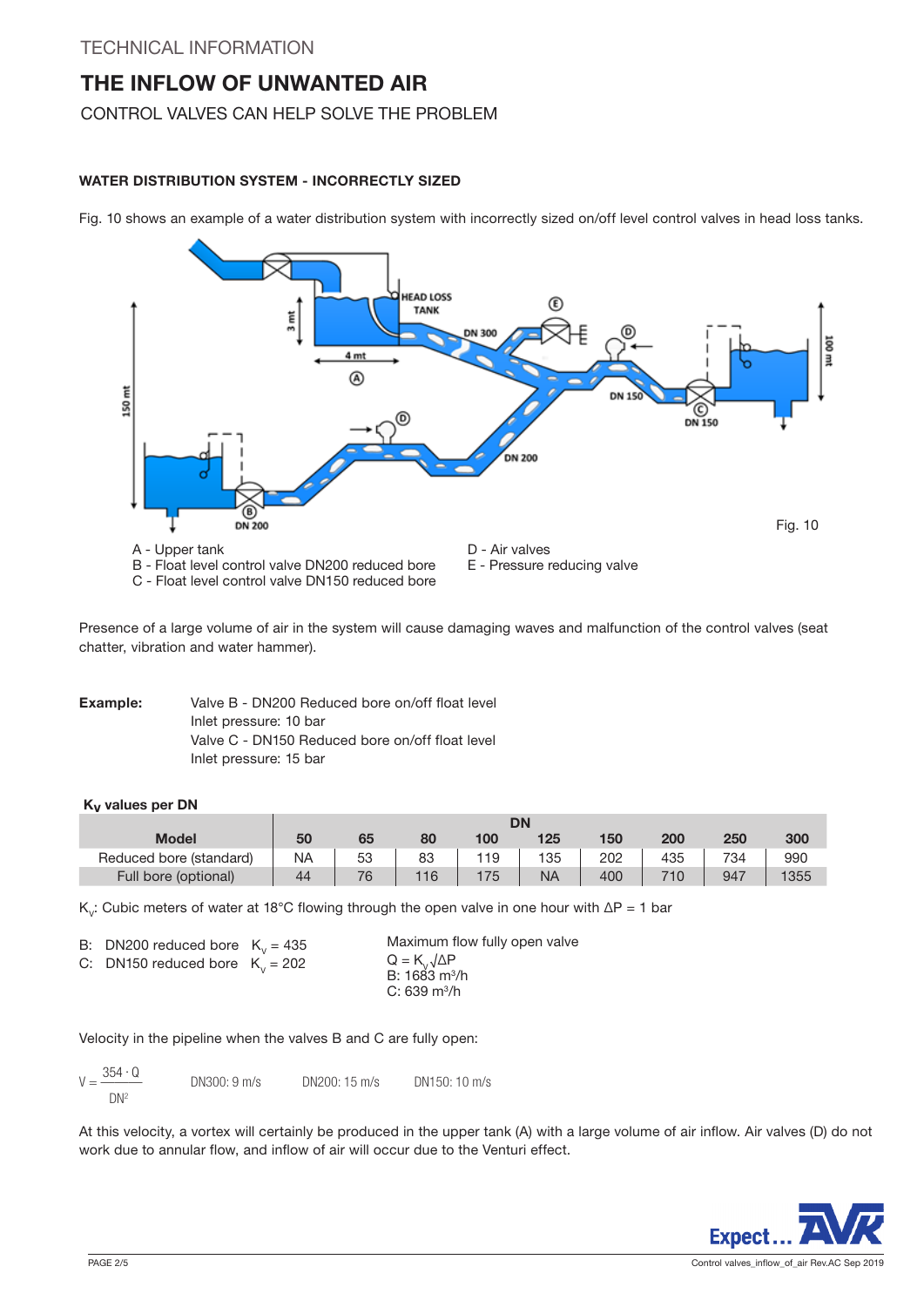## CONTROL VALVES CAN HELP SOLVE THE PROBLEM

#### HOW TO SOLVE THE PROBLEM OF SYSTEM COLLAPSE

1) Correctly sized valves with anti-cavitation trim to limit the maximum velocity to 2m/s: Valve size DN80 full bore (Example: Valve C in the system shown in Fig. 10)





#### A combined 3-phase operation

When the valve starts to open, flow converges in the seat cage. The slide plug cylinder opens the perforated slots on the seat cage at the same time as slots with large areas open in the upper part of the slide plug cylinder upstream of the seat. The flow converges on the center of the cylinders and the slots act as a flow divider allowing potential cavitation to dissipate in this first stage.

The upper slots of the sliding cylinder will then again divide the flow and dissipate energy in a second stage preventing flow jets to stick to the body walls downstream of the seat. In the third stage, bubbles collapse with a minimum energy without any cavitation effect and with low noise.

2) A correctly sized standard valve with a special pilot system and a correctly sized diffuser to limit the maximum velocity to 2 m/s: Valve size DN80 reduced bore (Example: Valve C in the system shown in Fig. 10)



When the N<sub>2</sub> level is reached, hydraulic module (B) opens pilot (A).

The main valve reduces the pressure to a stable value of 4 bar upstream of the diffuser (pressure reducing pilot set to 4 bar), preventing cavitation inside the valve.

When the  $N_1$  level is reached, hydraulic module (B) closes the main valve.

To increase the maximum flow rate, increase the set pressure of the pilot (B).

To decrease the maximum flow rate, decrease the set pressure of the pilot (B) but maintain the cavitation free values.

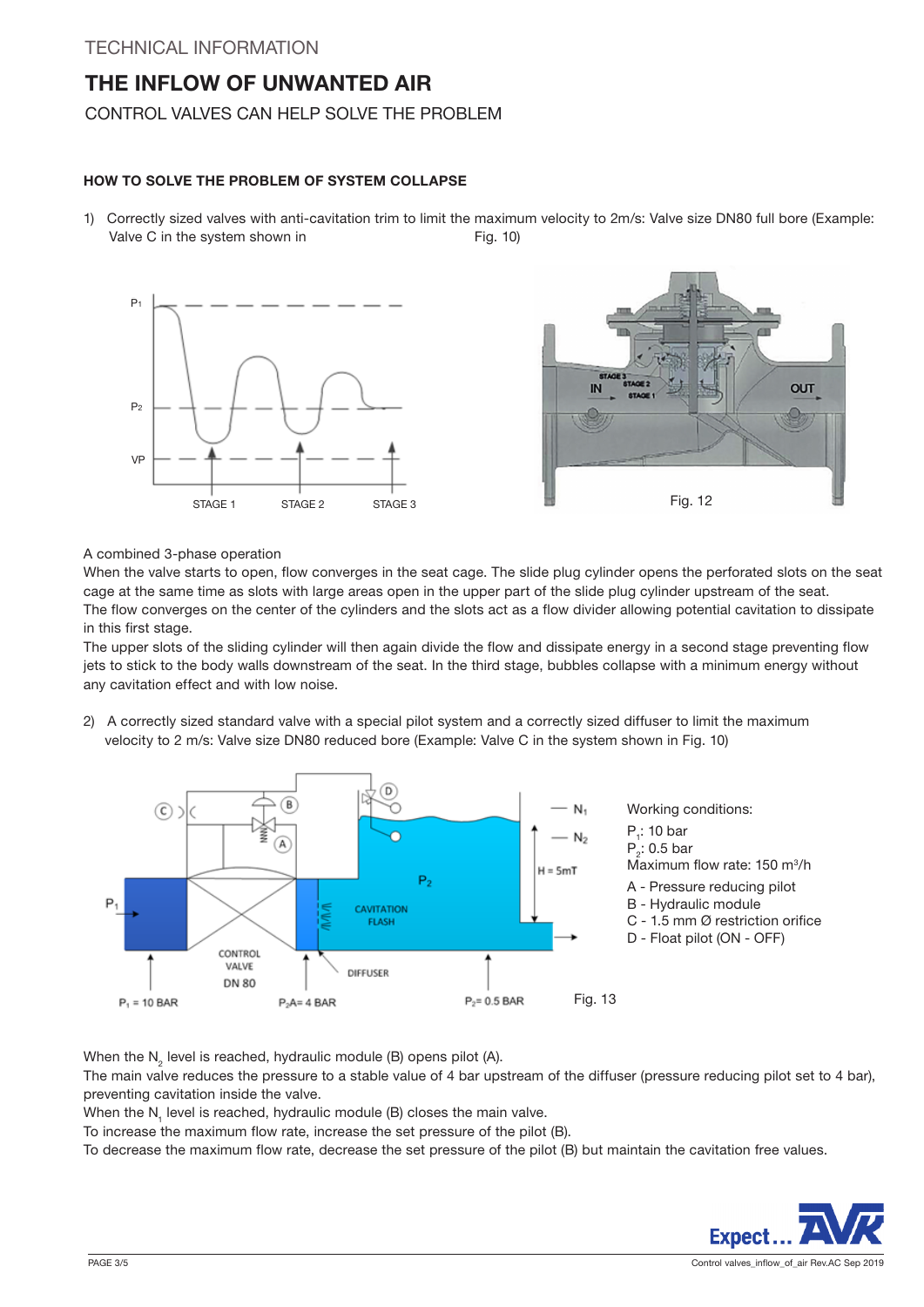## CONTROL VALVES CAN HELP SOLVE THE PROBLEM

#### VORTICES - PREVENTION

Even at low flow demand, vortices can occur in small volume head loss tanks and pumping stations.

INFLOW OF AIR IN HEAD LOSS TANKS



#### INFLOW OF AIR IN PUMP STATIONS

The inflow of air caused by the formation of a vortex in a pumping station can be very harmful. Air is a compressible fluid and if the pump stops due to power failure, the risk of water hammer intensity will be increased with the presence of air. High surges will be violent and destructive.





Fig. 15

#### RUPTURES CAUSED BY PERMANENT AIR POCKETS

Air is an element that may cause structured damage in an installation. In a branch, pipe extensions not in use can work as a pneumatic piston creating increasing and decreasing successive pressure surges causing material fatigue.

At sudden closure of a control valve in a system,  $P_1$  increases compressing the air and absorbing the inherent energy immediately after the compression. The air under pressure acts as a pneumatic cylinder, causing successive hydraulic waves that cause damage in the system structure.